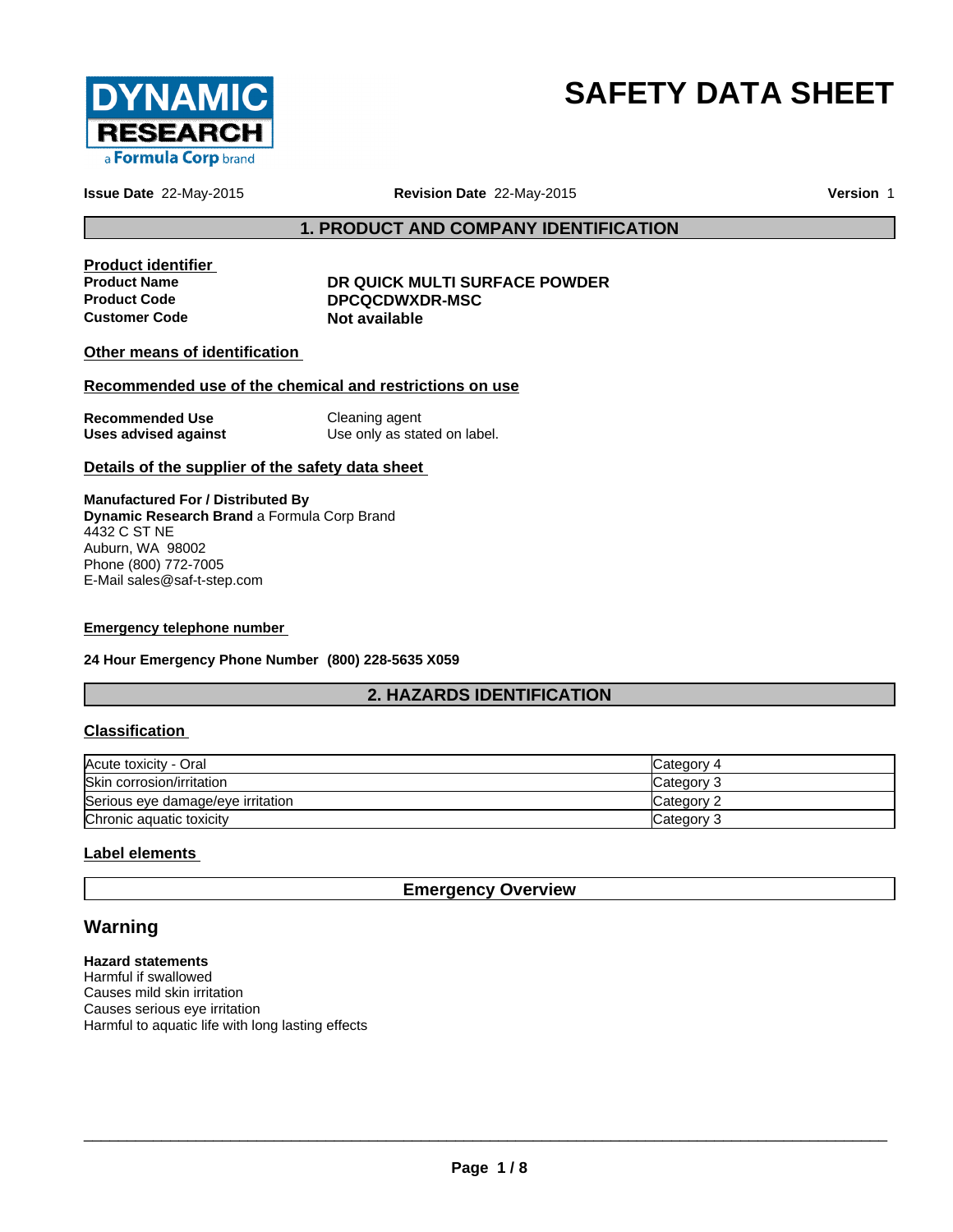

# **Precautionary Statements - Prevention**

- Wash face, hands and any exposed skin thoroughly after handling
- Do not eat, drink or smoke when using this product
- Avoid release to the environment

# **Precautionary Statements - Response**

- Specific Treatment (See Section 4 on the SDS)

IF IN EYES: Rinse cautiously with water for several minutes. Remove contact lenses, if present and easy to do. Continue rinsing. If eye irritation persists: Get medical advice/attention.

If skin irritation occurs: Get medical advice/attention.

IF INHALED: Remove victim to fresh air and keep at rest in a position comfortable for breathing.

IF SWALLOWED: Call a POISON CENTER or doctor/physician if you feel unwell. Rinse mouth.

# **Precautionary Statements - Storage**

- Keep out of reach of children

# **Precautionary Statements - Disposal**

- Dispose of contents/container to an approved waste disposal plant

# **Hazards not otherwise classified (HNOC)**

# **Other Information**<br>Unknown Acute Toxicity

0.27% of the mixture consists of ingredient(s) of unknown toxicity

# **3. COMPOSITION/INFORMATION ON INGREDIENTS**

| <b>Chemical Name</b>            | CAS No.    | Weight-%  | <b>Trade Secret</b> |
|---------------------------------|------------|-----------|---------------------|
| Sodium Disilicate               | 13870-28-5 | $15 - 40$ |                     |
| Sodium Carbonate                | 497-19-8   | $10 - 30$ |                     |
| Sodium Bicarbonate              | 144-55-8   | 7-13      |                     |
| Sodium Dodecylbenzene Sulfonate | 25155-30-0 | $5-10$    |                     |
| 2-(2-methoxypropoxy)propano     | 34590-94-8 |           |                     |

\*The exact percentage (concentration) of composition has been withheld as a trade secret.

# **4. FIRST AID MEASURES**

| First aid measures    |                                                                                                                                                                                                                                                                                                                                                              |
|-----------------------|--------------------------------------------------------------------------------------------------------------------------------------------------------------------------------------------------------------------------------------------------------------------------------------------------------------------------------------------------------------|
| <b>General advice</b> | If symptoms persist, call a physician. Do not breathe dust/fume/gas/mist/vapors/spray. Do<br>not get in eyes, on skin, or on clothing.                                                                                                                                                                                                                       |
| <b>Skin Contact</b>   | Consult a physician if necessary. Wash off immediately with soap and plenty of water while<br>removing all contaminated clothes and shoes. Immediate medical attention is not required.<br>If skin irritation persists, call a physician.                                                                                                                    |
| Eye contact           | Immediately flush with plenty of water. After initial flushing, remove any contact lenses and<br>continue flushing for at least 15 minutes Keep eye wide open while rinsing If symptoms<br>persist, call a physician Rinse thoroughly with plenty of water for at least 15 minutes, lifting<br>lower and upper eyelids. Consult a physician                  |
| <b>Inhalation</b>     | Remove to fresh air. Call a physician. If breathing is irregular or stopped, administer<br>artificial respiration. Avoid direct contact with skin. Use barrier to give mouth-to-mouth<br>resuscitation. Immediate medical attention is not required. Move to fresh air in case of<br>accidental inhalation of vapors. If symptoms persist, call a physician. |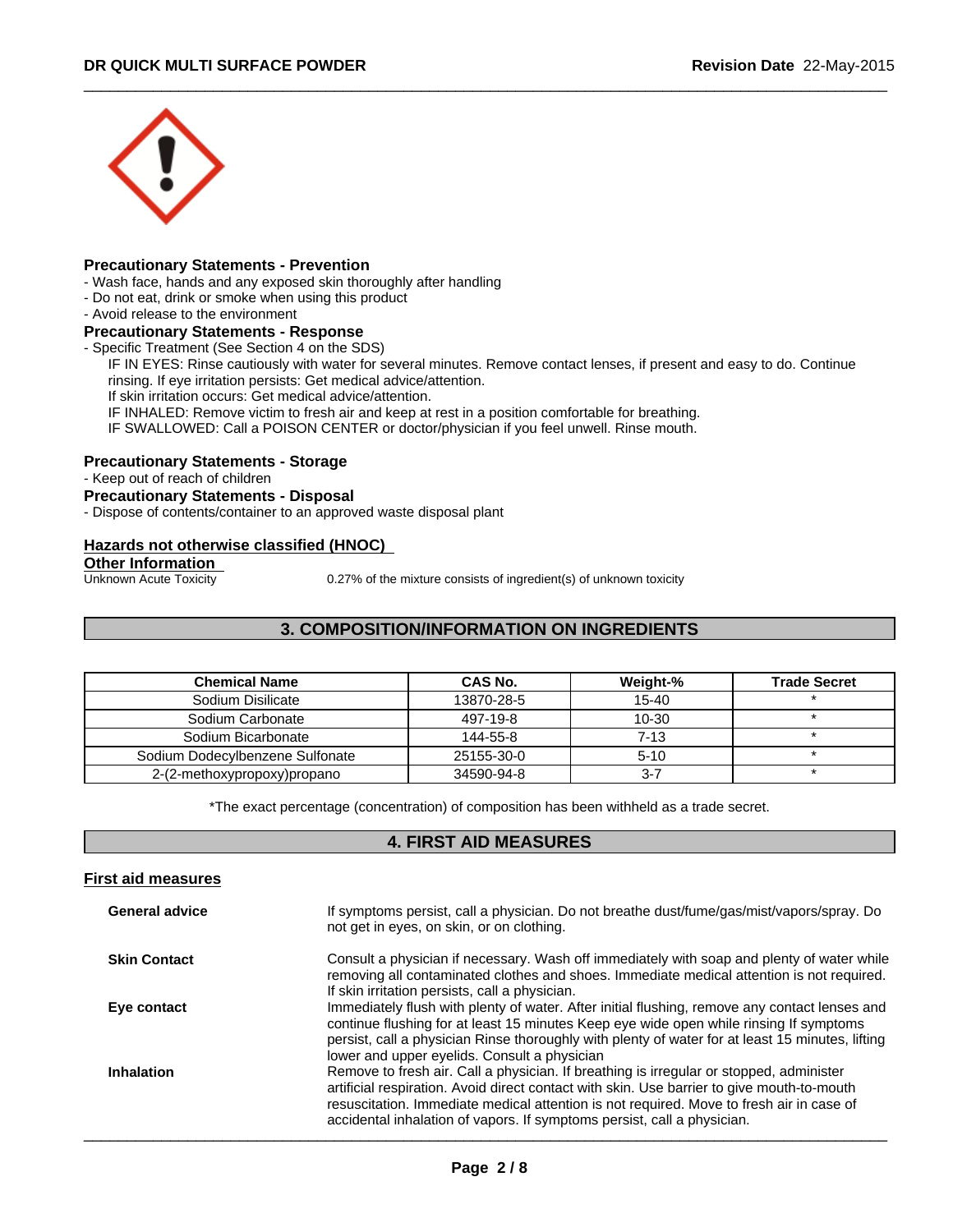| Ingestion                                                    | Rinse mouth. Drink plenty of water. If symptoms persist, call a physician. Do NOT induce<br>vomiting. Clean mouth with water and drink afterwards plenty of water. Never give anything<br>by mouth to an unconscious person. Call a physician.                                                                                                                                                                                                     |
|--------------------------------------------------------------|----------------------------------------------------------------------------------------------------------------------------------------------------------------------------------------------------------------------------------------------------------------------------------------------------------------------------------------------------------------------------------------------------------------------------------------------------|
|                                                              | Self-protection of the first aider Use personal protective equipment as required.                                                                                                                                                                                                                                                                                                                                                                  |
| Most important symptoms and effects, both acute and delayed  |                                                                                                                                                                                                                                                                                                                                                                                                                                                    |
| <b>Symptoms</b>                                              | Any additional important symptoms and effects are described in Section 11: Toxicology<br>Information.                                                                                                                                                                                                                                                                                                                                              |
|                                                              | Indication of any immediate medical attention and special treatment needed                                                                                                                                                                                                                                                                                                                                                                         |
| Note to physicians                                           | Treat symptomatically.                                                                                                                                                                                                                                                                                                                                                                                                                             |
|                                                              | <b>5. FIRE-FIGHTING MEASURES</b>                                                                                                                                                                                                                                                                                                                                                                                                                   |
| surrounding environment.                                     | Suitable extinguishing media Use extinguishing measures that are appropriate to local circumstances and the                                                                                                                                                                                                                                                                                                                                        |
|                                                              | Protective equipment and precautions for firefighters As in any fire, wear self-contained breathing apparatus<br>pressure-demand, MSHA/NIOSH (approved or equivalent) and full protective gear                                                                                                                                                                                                                                                     |
|                                                              | <b>6. ACCIDENTAL RELEASE MEASURES</b>                                                                                                                                                                                                                                                                                                                                                                                                              |
|                                                              | Personal precautions, protective equipment and emergency procedures                                                                                                                                                                                                                                                                                                                                                                                |
| <b>Personal precautions</b>                                  | Use personal protective equipment as required. Evacuate personnel to safe areas. Keep<br>people away from and upwind of spill/leak.                                                                                                                                                                                                                                                                                                                |
| <b>Environmental precautions</b>                             |                                                                                                                                                                                                                                                                                                                                                                                                                                                    |
| <b>Environmental precautions</b>                             | Prevent entry into waterways, sewers, basements or confined areas. Do not flush into<br>surface water or sanitary sewer system. Prevent further leakage or spillage if safe to do so.<br>Prevent product from entering drains.                                                                                                                                                                                                                     |
| Methods and material for containment and cleaning up         |                                                                                                                                                                                                                                                                                                                                                                                                                                                    |
| <b>Methods for containment</b><br>Methods for cleaning up    | Prevent further leakage or spillage if safe to do so.<br>Use personal protective equipment as required. Cover powder spill with plastic sheet or tarp<br>to minimize spreading and keep powder dry. Take up mechanically, placing in appropriate<br>containers for disposal. Avoid creating dust. Clean contaminated surface thoroughly. Soak<br>up with inert absorbent material. Dam up. Pick up and transfer to properly labeled<br>containers. |
|                                                              | 7. HANDLING AND STORAGE                                                                                                                                                                                                                                                                                                                                                                                                                            |
| <b>Precautions for safe handling</b>                         |                                                                                                                                                                                                                                                                                                                                                                                                                                                    |
| Advice on safe handling                                      | Avoid contact with skin, eyes or clothing. Use personal protective equipment as required.<br>Wash contaminated clothing before reuse. Do not breathe dust/fume/gas/mist/vapors/spray.<br>Do not eat, drink or smoke when using this product. Use with local exhaust ventilation.                                                                                                                                                                   |
| Conditions for safe storage, including any incompatibilities |                                                                                                                                                                                                                                                                                                                                                                                                                                                    |
| <b>Storage Conditions</b>                                    | Keep container tightly closed in a dry and well-ventilated place. Keep out of the reach of<br>children. Keep containers tightly closed in a cool, well-ventilated place. Keep in properly<br>labeled containers.                                                                                                                                                                                                                                   |
|                                                              |                                                                                                                                                                                                                                                                                                                                                                                                                                                    |

**Incompatible materials** None known based on information supplied.

# **8. EXPOSURE CONTROLS/PERSONAL PROTECTION**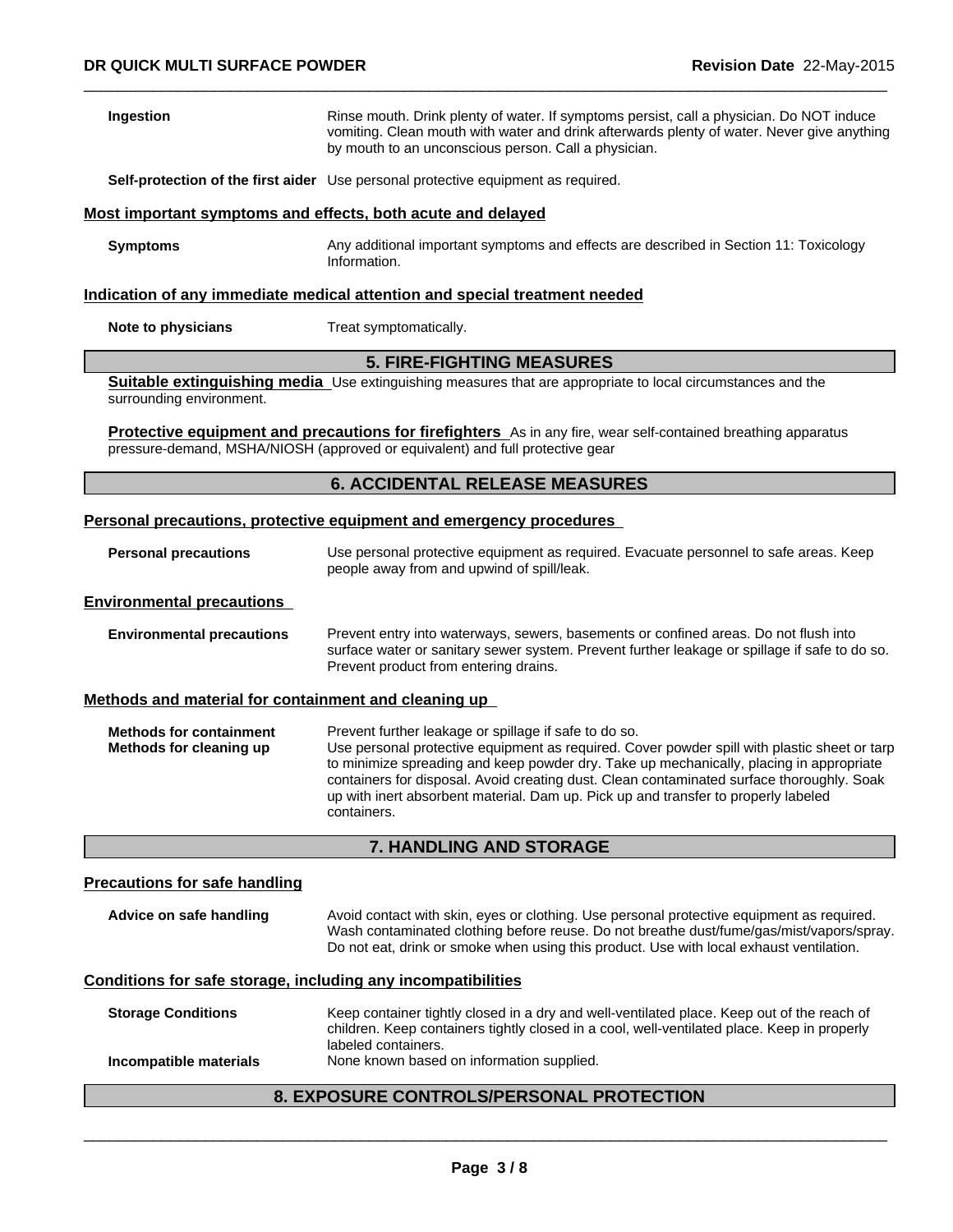# **Control parameters**

**Exposure Guidelines** This product, as supplied, does not contain any hazardous materials with occupational exposure limits established by the region specific regulatory bodies.

| <b>Chemical Name</b>                      | <b>ACGIH TLV</b>                    | <b>OSHA PEL</b>                                                                                                                                                                                   | <b>NIOSH IDLH</b>                                                                                          |
|-------------------------------------------|-------------------------------------|---------------------------------------------------------------------------------------------------------------------------------------------------------------------------------------------------|------------------------------------------------------------------------------------------------------------|
| 2-(2-methoxypropoxy)propano<br>34590-94-8 | STEL: 150 ppm<br>TWA: 100 ppm<br>S* | TWA: 100 ppm<br>TWA: $600 \text{ mg/m}^3$<br>(vacated) TWA: 100 ppm<br>(vacated) TWA: 600 mg/m <sup>3</sup><br>(vacated) STEL: 150 ppm<br>(vacated) STEL: $900 \text{ mg/m}^3$<br>(vacated) $S^*$ | IDLH: 600 ppm<br>TWA: 100 ppm<br>TWA: $600 \text{ mg/m}^3$<br>STEL: 150 ppm<br>STEL: 900 mg/m <sup>3</sup> |
| Amorphous Silica<br>112926-00-8           |                                     | (vacated) TWA: $6 \text{ mg/m}^3$<br>TWA: 20 mppcf<br>: (80)/(% SiO2) mg/m <sup>3</sup> TWA                                                                                                       |                                                                                                            |

*NIOSH IDLH Immediately Dangerous to Life or Health*

**Other Information** Vacated limits revoked by the Court of Appeals decision in AFL-CIO v. OSHA, 965 F.2d 962 (11th Cir., 1992).

# **Appropriate engineering controls**

**Engineering Controls** Showers, Eyewash stations & Ventilation systems

# **Individual protection measures, such as personal protective equipment**

| <b>Eye/face protection</b><br>Skin and body protection | Tight sealing safety goggles. Face protection shield.<br>No special technical protective measures are necessary.                                                                                                                                                                                                                 |
|--------------------------------------------------------|----------------------------------------------------------------------------------------------------------------------------------------------------------------------------------------------------------------------------------------------------------------------------------------------------------------------------------|
| <b>Respiratory protection</b>                          | If exposure limits are exceeded or irritation is experienced, NIOSH/MSHA approved<br>respiratory protection should be worn. Positive-pressure supplied air respirators may be<br>required for high airborne contaminant concentrations. Respiratory protection must be<br>provided in accordance with current local regulations. |
| <b>General Hygiene</b>                                 | When using do not eat, drink or smoke. Regular cleaning of equipment, work area and<br>clothing is recommended.                                                                                                                                                                                                                  |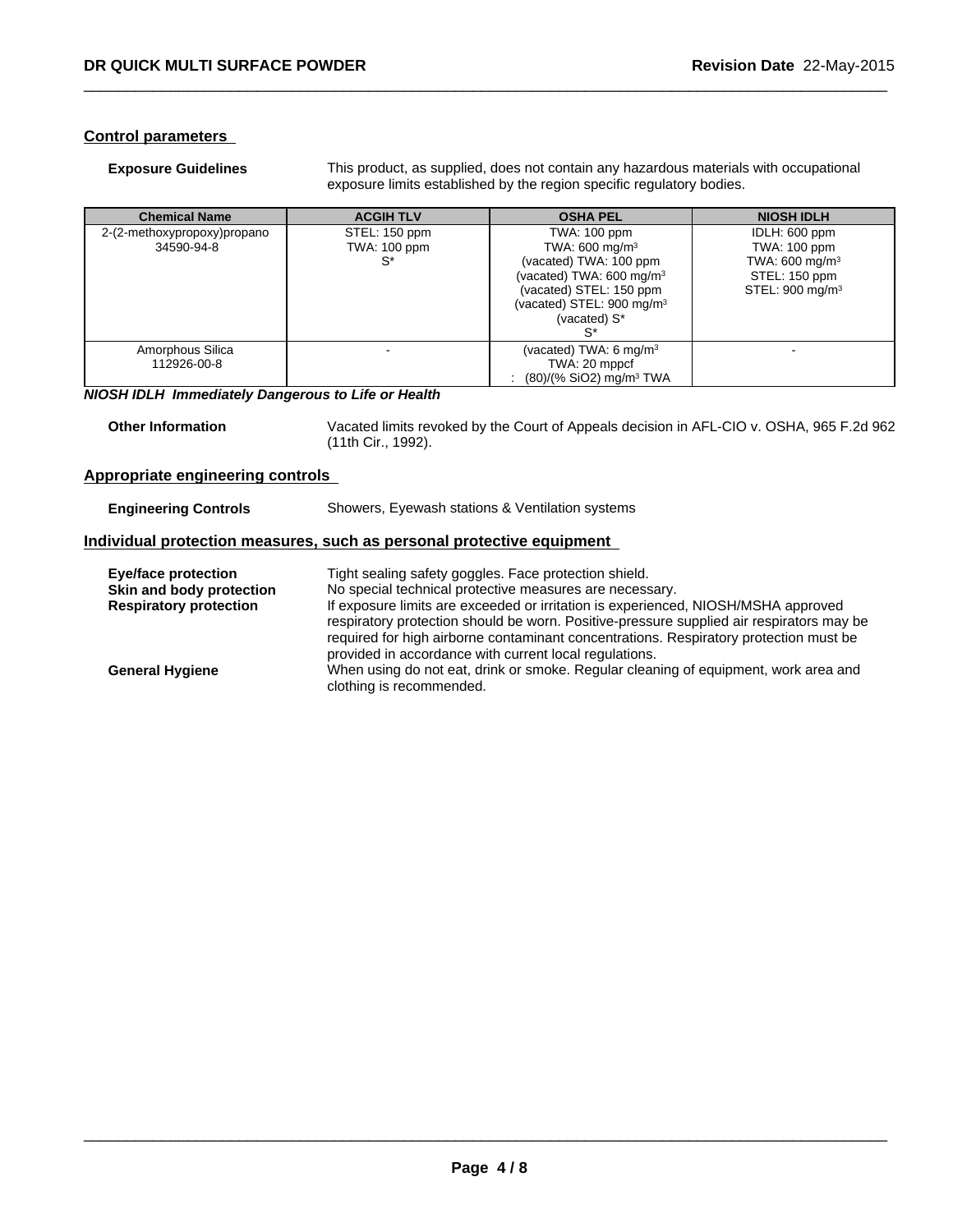# **9. PHYSICAL AND CHEMICAL PROPERTIES**

# **Information on basic physical and chemical properties**

| <b>Physical state</b>               | powder                   |                  |  |
|-------------------------------------|--------------------------|------------------|--|
| Appearance                          | powder                   |                  |  |
| Color                               | White                    |                  |  |
| Odor                                | Slight                   |                  |  |
| Odor threshold                      | No Information available |                  |  |
| <b>Property</b>                     | <b>Values</b>            | Remarks • Method |  |
| рH                                  | $11.5 - 12.5$            |                  |  |
| <b>Specific Gravity</b>             | No Information available |                  |  |
| <b>Viscosity</b>                    | Not Applicable           |                  |  |
| <b>Melting point/freezing point</b> | No Information available |                  |  |
| <b>Flash point</b>                  | None                     |                  |  |
| Boiling point / boiling range       | No Information available |                  |  |
| <b>Evaporation rate</b>             | Not Applicable           |                  |  |
| <b>Flammability (solid, gas)</b>    |                          |                  |  |
| <b>Flammability Limits in Air</b>   |                          |                  |  |
| <b>Upper flammability limit:</b>    | No Information available |                  |  |
| Lower flammability limit:           | No Information available |                  |  |
| Vapor pressure                      | No Information available |                  |  |
| Vapor density                       | No Information available |                  |  |
| <b>Water solubility</b>             | Soluble in water         |                  |  |
| <b>Partition coefficient</b>        | No Information available |                  |  |
| <b>Autoignition temperature</b>     | No Information available |                  |  |
| <b>Decomposition temperature</b>    | No Information available |                  |  |
| <b>Other Information</b>            |                          |                  |  |
| <b>Density Lbs/Gal</b>              | No Information available |                  |  |

**VOC Content (%)** 6% VOC CARB COMPLIANT for product category

# **10. STABILITY AND REACTIVITY**

# **Reactivity**

No data available

**Stability** Stable under recommended storage conditions. **Possibility of Hazardous Reactions** None under normal processing.<br>**Conditions to avoid** Extremes of temperature and di **Conditions to avoid**<br> **Extremes of temperature and direct sunlight.**<br> **Incompatible materials**<br>
None known based on information supplied. None known based on information supplied. **Hazardous Decomposition Products** None known based on information supplied.

# **11. TOXICOLOGICAL INFORMATION**

# **Information on likely routes of exposure**

| <b>Inhalation</b>   | No data available.           |
|---------------------|------------------------------|
| Eye contact         | Severely irritating to eyes. |
| <b>Skin Contact</b> | May cause irritation.        |
| Ingestion           | Harmful if swallowed.        |

| <b>Chemical Name</b>                      | Oral LD50                                                         | Dermal LD50             | <b>Inhalation LC50</b>               |
|-------------------------------------------|-------------------------------------------------------------------|-------------------------|--------------------------------------|
| Sodium Carbonate                          | $= 4090$ mg/kg (Rat)                                              |                         | $= 2300$ mg/m <sup>3</sup> (Rat) 2 h |
| 497-19-8                                  |                                                                   |                         |                                      |
|                                           | Sodium Dodecylbenzene Sulfonate   = 438 mg/kg (Rat) = 500 mg/kg ( |                         |                                      |
| 25155-30-0                                | Rat <sup>'</sup>                                                  |                         |                                      |
| 2-(2-methoxypropoxy)propano<br>34590-94-8 | $= 5230$ mg/kg (Rat)                                              | $= 9500$ mg/kg (Rabbit) |                                      |
|                                           |                                                                   |                         |                                      |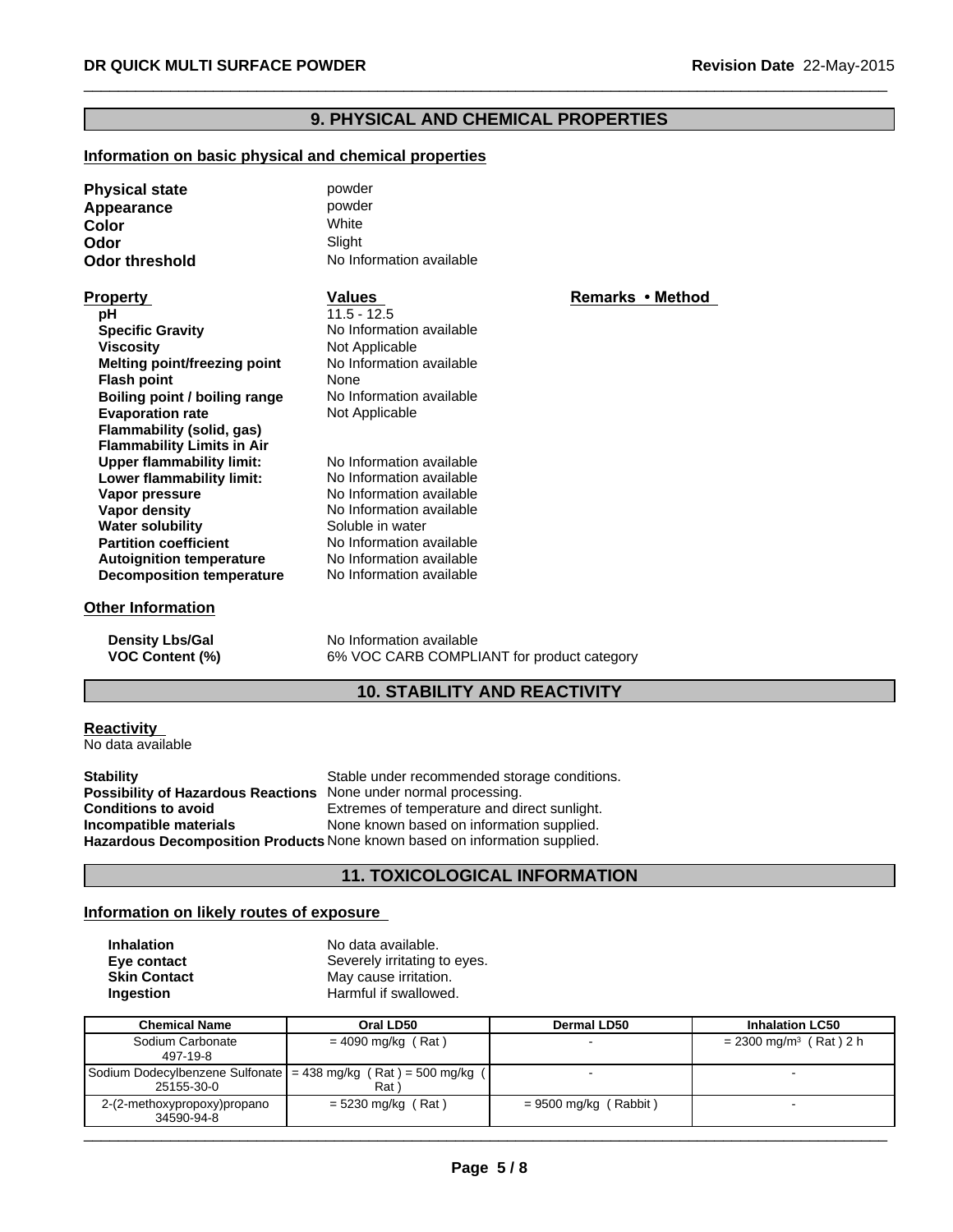#### **Information on toxicological effects**

**Symptoms** No Information available.

# **Delayed and immediate effects as well as chronic effects from short and long-term exposure**

| <b>Irritation</b>             | MAY CAUSE SKIN IRRITATION.                                                               |
|-------------------------------|------------------------------------------------------------------------------------------|
| <b>Sensitization</b>          | No Information available.                                                                |
| <b>Germ cell mutagenicity</b> | No Information available.                                                                |
| Carcinogenicity               | The table below indicates whether each agency has listed any ingredient as a carcinogen. |

*IARC (International Agency for Research on Cancer) Not classifiable as a human carcinogen*

| <b>Reproductive toxicity</b>    | No Information available.                         |
|---------------------------------|---------------------------------------------------|
| <b>STOT - single exposure</b>   | No Information available.                         |
| <b>STOT - repeated exposure</b> | No Information available.                         |
| <b>Chronic toxicity</b>         | Avoid repeated exposure.                          |
| <b>Target organ effects</b>     | Central nervous system, EYES, Respiratory system. |
| <b>Aspiration hazard</b>        | No Information available.                         |

#### **Numerical measures of toxicity - Product Information**

**Unknown Acute Toxicity** 0.27% of the mixture consists of ingredient(s) of unknown toxicity

#### **The following values are calculated based on chapter 3.1 of the GHS document**

# **12. ECOLOGICAL INFORMATION**

# **Ecotoxicity**

1.23% of the mixture consists of components(s) of unknown hazards to the aquatic environment

| <b>Chemical Name</b>                          | Algae/aquatic plants           | Fish                                                                                                          | Crustacea                                    |
|-----------------------------------------------|--------------------------------|---------------------------------------------------------------------------------------------------------------|----------------------------------------------|
| Sodium Disilicate<br>13870-28-5               |                                | 210: 96 h Brachydanio rerio mg/L<br><b>LC50</b>                                                               | 1000: 24 h Daphnia magna mg/L<br>EC50        |
| Sodium Carbonate<br>497-19-8                  | 242: 120 h Nitzschia mg/L EC50 | 310 - 1220: 96 h Pimephales<br>promelas mg/L LC50 static 300: 96<br>h Lepomis macrochirus mg/L LC50<br>static | 265: 48 h Daphnia magna mg/L<br>EC50         |
| Sodium Dodecylbenzene Sulfonate<br>25155-30-0 |                                | 10.8: 96 h Oncorhynchus mykiss<br>mg/L LC50 static                                                            |                                              |
| 2-(2-methoxypropoxy)propano<br>34590-94-8     |                                | 10000: 96 h Pimephales promelas<br>mg/L LC50 static                                                           | 1919: 48 h Daphnia magna mg/L<br><b>LC50</b> |

#### **Persistence and degradability** No Information available.

**Bioaccumulation** No Information available.

| <b>Partition coefficient</b> |
|------------------------------|
| $-0.064$                     |
|                              |

**Other adverse effects** No Information available

# **13. DISPOSAL CONSIDERATIONS**

#### **Waste treatment methods**

| <b>Disposal of wastes</b> | Disposal should be in accordance with applicable regional, national and local laws and<br>regulations. |
|---------------------------|--------------------------------------------------------------------------------------------------------|
| Contaminated packaging    | Do not reuse container.                                                                                |
|                           |                                                                                                        |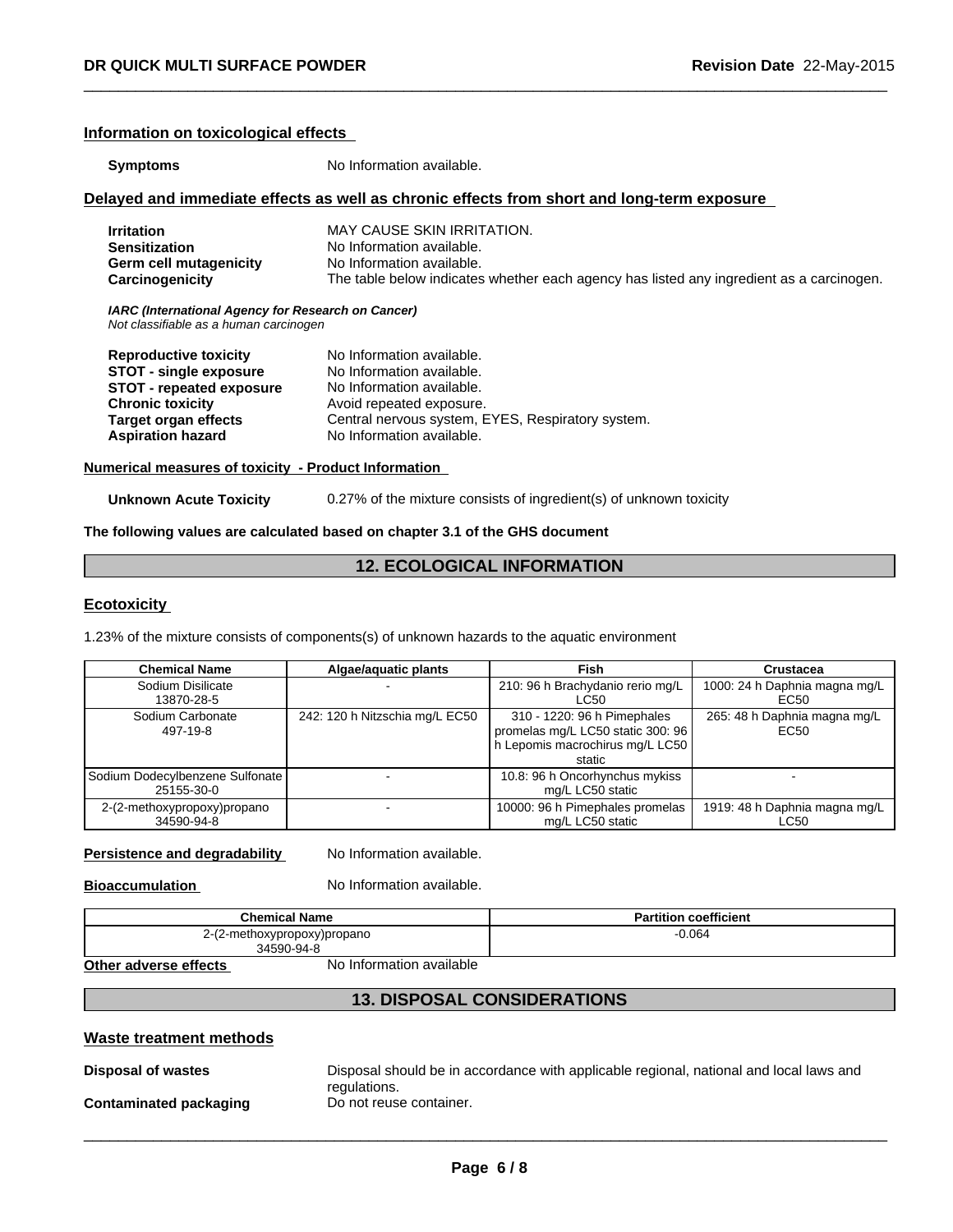This product contains one or more substances that are listed with the State of California as a hazardous waste.

| <b>Chemical Name</b>         | California Hazardous Waste Status |
|------------------------------|-----------------------------------|
| Sodium Carbonate<br>497-19-8 | Corrosive                         |

# **14. TRANSPORT INFORMATION**

**Note:** The basic description below is specific to the container size. This information is provided for at a glance DOT information. Please refer to the container and/or shipping papers for the appropriate shipping description before tendering this material for shipment. For additional information, please contact the distributor listed in section 1 of this SDS.

# **U.S. Department of Transportation (USDOT)**

| 4x1 Gallon Case | Not regulated |
|-----------------|---------------|

**Pails & Drums (<119 Gallons)** *Not regulated*

|                           |          | <b>15. REGULATORY INFORMATION</b> |          |  |
|---------------------------|----------|-----------------------------------|----------|--|
| International Inventories |          |                                   |          |  |
| <b>TSCA</b>               | Complies | <b>DSL/NDSL</b>                   | Complies |  |

*TSCA - United States Toxic Substances Control Act Section 8(b) Inventory DSL/NDSL - Canadian Domestic Substances List/Non-Domestic Substances List*

# **US Federal Regulations**

# **SARA 313**

Section 313 of Title III of the Superfund Amendments and Reauthorization Act of 1986 (SARA). This product contains a chemical or chemicals which are subject to the reporting requirements of the Act and Title 40 of the Code of Federal Regulations, Part 372

| <b>Chemical Name</b>                        | 242<br>SARA<br>Threshold Values %<br>. |
|---------------------------------------------|----------------------------------------|
| 34590-94-8<br>$2-(2-methoxypropoxy)propano$ | . ن                                    |
|                                             |                                        |

# **SARA 311/312 Hazard Categories**

| Acute health hazard               | Yes |
|-----------------------------------|-----|
| <b>Chronic Health Hazard</b>      | No. |
| Fire hazard                       | N٥  |
| <b>Reactive Hazard</b>            | N٥  |
| Sudden release of pressure hazard | No  |

#### **CWA (Clean Water Act)**

This product does not contain any substances regulated as pollutants pursuant to the Clean Water Act (40 CFR 122.21 and 40 CFR 122.42)

| <b>Chemical Name</b>                             | <b>CWA - Reportable</b><br>Quantities | <b>CWA - Toxic Pollutants</b> | <b>CWA - Priority Pollutants</b> | <b>CWA - Hazardous</b><br><b>Substances</b> |
|--------------------------------------------------|---------------------------------------|-------------------------------|----------------------------------|---------------------------------------------|
| Sodium Dodecylbenzene<br>Sulfonate<br>25155-30-0 | 1000 lb                               |                               |                                  |                                             |

# **CERCLA**

This material, as supplied, does not contain any substances regulated as hazardous substances under the Comprehensive Environmental Response Compensation and Liability Act (CERCLA) (40 CFR 302) or the Superfund Amendments and Reauthorization Act (SARA) (40 CFR 355). There may be specific reporting requirements at the local, regional, or state level pertaining to releases of this material

| <b>Chemical Name</b> | <b>Hazardous Substances RQs</b><br>-492 | <b>A/SARA RQ</b><br><b>CERCL</b> | . Quantity (RQ)<br>eportable: |  |
|----------------------|-----------------------------------------|----------------------------------|-------------------------------|--|
|                      |                                         |                                  |                               |  |
|                      |                                         |                                  |                               |  |